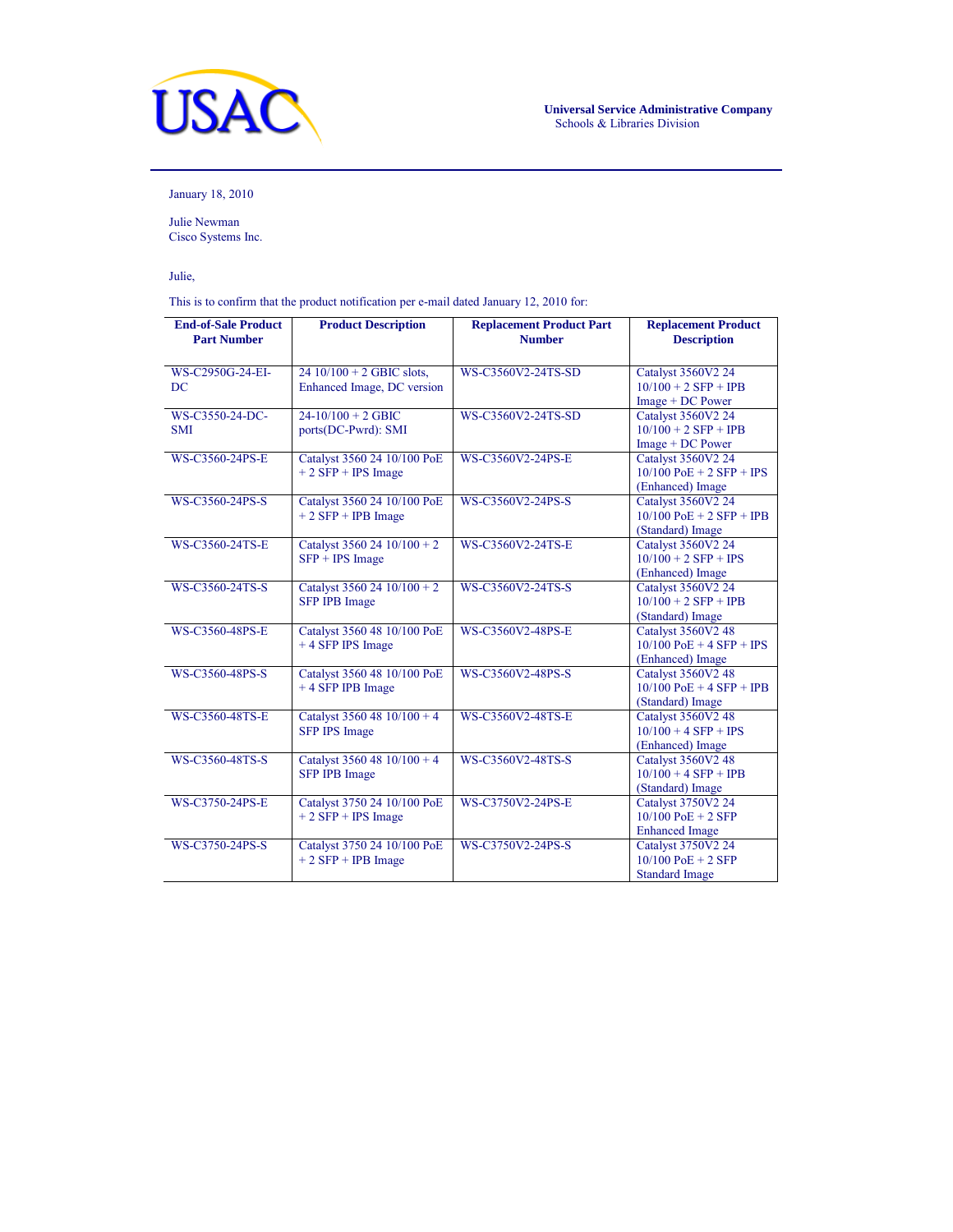| WS-C3750-24TS-E       | Catalyst 3750 24 $10/100 + 2$<br>$SFP + IPS Image$                         |                            | WS-C3750V2-24TS-E      | Catalyst 3750V2 24<br>$10/100 + 2$ SFP Enhanced<br>Image                   |
|-----------------------|----------------------------------------------------------------------------|----------------------------|------------------------|----------------------------------------------------------------------------|
| WS-C3750-24TS-S       | Catalyst 3750 24 10/100 + 2<br>$SFP + IPB Image$                           |                            | WS-C3750V2-24TS-S      | Catalyst 3750V2 24<br>$10/100 + 2$ SFP Standard<br>Image                   |
| WS-C3750-48PS-E       | Catalyst 3750 48 10/100 PoE<br>$+4$ SFP + IPS Image                        |                            | WS-C3750V2-48PS-E      | <b>Catalyst 3750V2 48</b><br>$10/100$ PoE + 4 SFP<br><b>Enhanced Image</b> |
| WS-C3750-48PS-S       | Catalyst 3750 48 10/100 PoE<br>$+4$ SFP + IPB Image                        |                            | WS-C3750V2-48PS-S      | Catalyst 3750V2 48<br>$10/100$ PoE + 4 SFP<br><b>Standard Image</b>        |
| WS-C3750-48TS-E       | Catalyst 3750 48 $10/100 + 4$<br>$SFP + IPS Image$                         |                            | WS-C3750V2-48TS-E      | Catalyst 3750V2 48<br>$10/100 + 4$ SFP Enhanced<br>Image                   |
| WS-C3750-48TS-S       | Catalyst 3750 48 10/100 + 4<br>$SFP + IPB Image$                           |                            | WS-C3750V2-48TS-S      | Catalyst 3750V2 48<br>$10/100 + 4$ SFP Standard<br>Image                   |
| <b>WS-SUP720</b>      | Catalyst 6500/Cisco<br>7600 Supervisor 720<br><b>Fabric MSFC3</b><br>PFC3A | <b>OR</b>                  | VS-S720-10G-3C         | Cat 6500 Supervisor 720<br>with 2 ports 10GbE and<br><b>MSFC3 PFC3C</b>    |
|                       |                                                                            |                            | VS-S720-10G-3CXL       | Cat 6500 Supervisor 720<br>with 2 ports 10GbE<br>MSFC3 PFC3C XL            |
|                       |                                                                            |                            | <b>WS-SUP720-3B</b>    | Catalyst 6500/Cisco 7600<br>Supervisor 720 Fabric<br><b>MSFC3 PFC3B</b>    |
|                       |                                                                            |                            | WS-SUP720-3BXL         | Catalyst 6500/Cisco 7600<br>Supervisor 720 Fabric<br><b>MSFC3 PFC3BXL</b>  |
| $WS-SUP720=$          | Catalyst 6500/Cisco<br>7600 Supervisor 720<br><b>Fabric MSFC3</b><br>PFC3A | $\rightarrow$<br><b>OR</b> | VS-S720-10G-3C=        | Cat 6500 Supervisor 720<br>with 2 ports 10GbE<br><b>MSFC3 PFC3C</b>        |
|                       |                                                                            |                            | VS-S720-10G-3CXL=      | Cat 6500 Supervisor 720<br>with 2 ports 10GbE<br><b>MSFC3 PFC3CXL</b>      |
|                       |                                                                            |                            | WS-SUP720-3B=          | Catalyst 6500/Cisco 7600<br>Supervisor 720 Fabric<br><b>MSFC3 PFC3B</b>    |
|                       |                                                                            |                            | <b>WS-SUP720-3BXL=</b> | Catalyst 6500/Cisco 7600<br>Supervisor 720 Fabric<br>MSFC3 PFC3BXL         |
| <b>WS-F6700-DFC3A</b> | Catalyst 6500 Dist<br>Fwd Card for WS-<br>X67xx modules                    | <b>OR</b>                  | <b>WS-F6700-DFC3B</b>  | Catalyst 6500 Dist Fwd<br>Card, 256K Routes for<br>WS-X67xx                |
|                       |                                                                            |                            | WS-F6700-DFC3BXL       | Catalyst 6500 Dist Fwd<br>Card-3BXL for WS-X67xx                           |
|                       |                                                                            |                            | <b>WS-F6700-DFC3C</b>  | Catalyst 6500 Dist Fwd<br>Card, 256K Routes for<br>$WS-X67xx$              |
|                       |                                                                            |                            | WS-F6700-DFC3CXL       | Catalyst 6500 Dist Fwd<br>Card-3CXL for WS-X67xx                           |
| WS-F6700-DFC3A=       | Catalyst 6500 Dist                                                         | $\rightarrow$              | WS-F6700-DFC3B=        | Catalyst 6500 Dist Fwd                                                     |